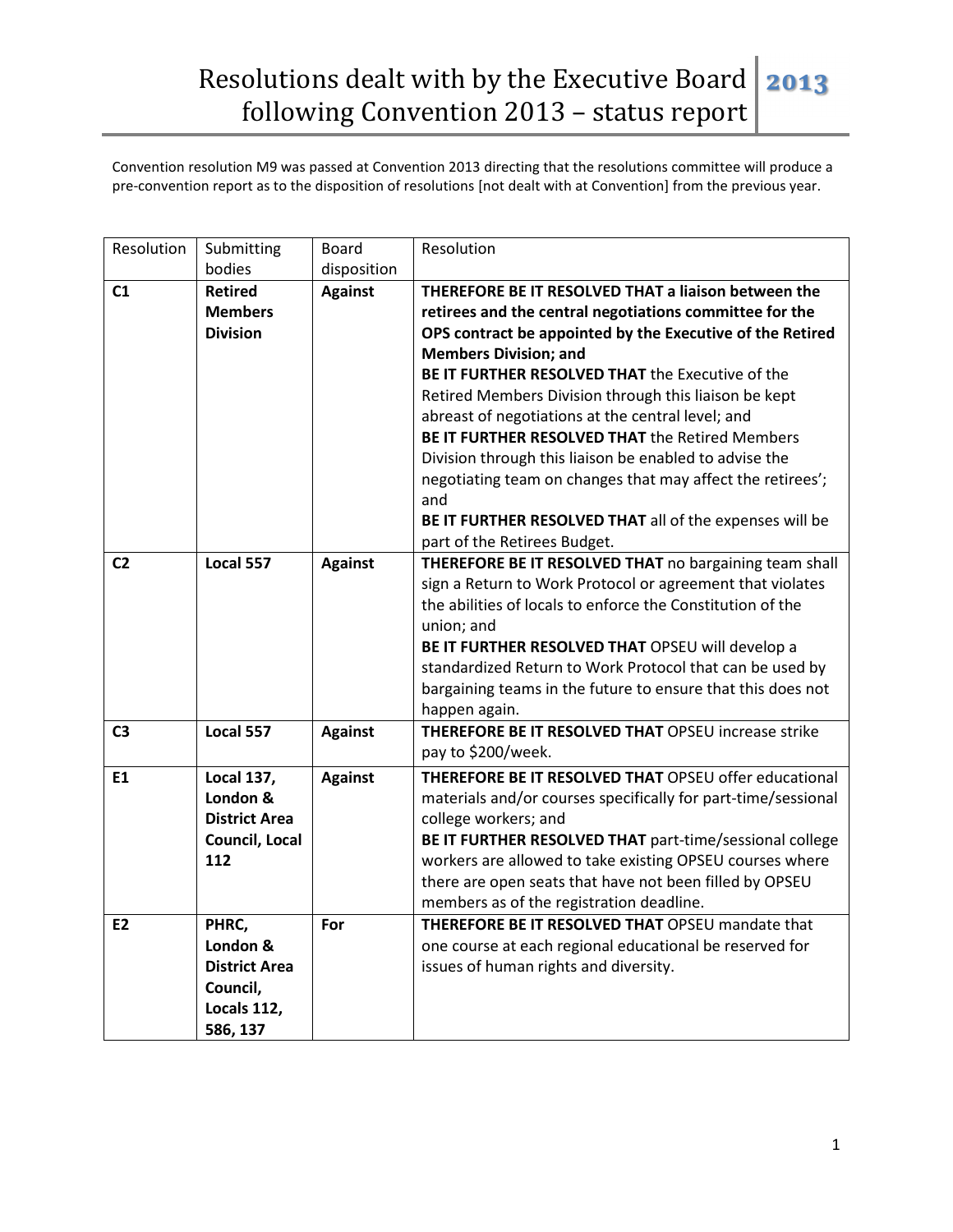| E <sub>3</sub> | PYWC, PHRC,<br>Locals 112,<br>115, 137                                        | <b>Against</b> | THEREFORE BE IT RESOLVED THAT OPSEU organize and<br>create a standing, one week "Young Workers Mentorship<br>Program" with OPSEU staff involving all core departments<br>for members who self-identify as a young worker and apply;<br>and BE IT FURTHER RESOLVED THAT OPSEU use its wage<br>replacement provision to pay the person's weekly wage;<br>and BE IT FURTHER RESOLVED THAT OPSEU pays for the<br>accommodation of the person who is selected to<br>participate in the "Young Workers Mentorship Program";<br>and BE IT FURTHER RESOLVED THAT the successful                                      |
|----------------|-------------------------------------------------------------------------------|----------------|--------------------------------------------------------------------------------------------------------------------------------------------------------------------------------------------------------------------------------------------------------------------------------------------------------------------------------------------------------------------------------------------------------------------------------------------------------------------------------------------------------------------------------------------------------------------------------------------------------------|
|                |                                                                               |                | applicant of the "Young Workers Mentorship Program" be<br>accepted only once.                                                                                                                                                                                                                                                                                                                                                                                                                                                                                                                                |
| E <sub>5</sub> | <b>Local 112,</b><br>London &<br><b>District Area</b><br><b>Council, PHRC</b> | For            | THEREFORE BE IT RESOLVED THAT OPSEU develop a best<br>practice guideline for selecting "Train the Trainer"<br>facilitators, placing a positive value on the lived experience<br>of potential trainers for equity-related courses; and<br>BE IT FURTHER RESOLVED THAT the Equity<br>Committee/Caucuses are invited to nominate and endorse<br>candidates who voice interest in the Train the Trainer<br>course and MDT programs; and<br>BE IT FURTHER RESOLVED THAT OPSEU monitor and<br>encourage the use of trainers from the group of focus,<br>particularly in training with a regional/provincial scope. |
| E <sub>6</sub> | <b>PWC</b>                                                                    | <b>Against</b> | THEREFORE BE IN RESOLVED THAT in order to promote<br>equity education in all regions and in order to promote<br>equal access to equity education in all regions, all regional<br>committees and caucus reps be included in the<br>development and execution of equity within regional<br>educationals.                                                                                                                                                                                                                                                                                                       |
| E7             | <b>PWC</b>                                                                    | <b>Against</b> | THEREFORE BE IT RESOLVED THAT OPSEU give priority<br>access to training and education both within and outside of<br>the union to members of elected provincial committees and<br>caucus members and further that OPSEU commit to<br>exploring affordable funding opportunities for the<br>education of these leaders by examining cost effective<br>models of local and distance alternatives for OPSEU<br>education in particular.                                                                                                                                                                          |
| H1             | Locals 586,<br>137                                                            | <b>Against</b> | THEREFORE BE IT RESOLVED THAT OPSEU implement<br>support and provide assistance to locals and members<br>specifically addressing member-to-member bullying, forms<br>of bullying, and the importance of taking positive action to<br>challenge and stop bullying.                                                                                                                                                                                                                                                                                                                                            |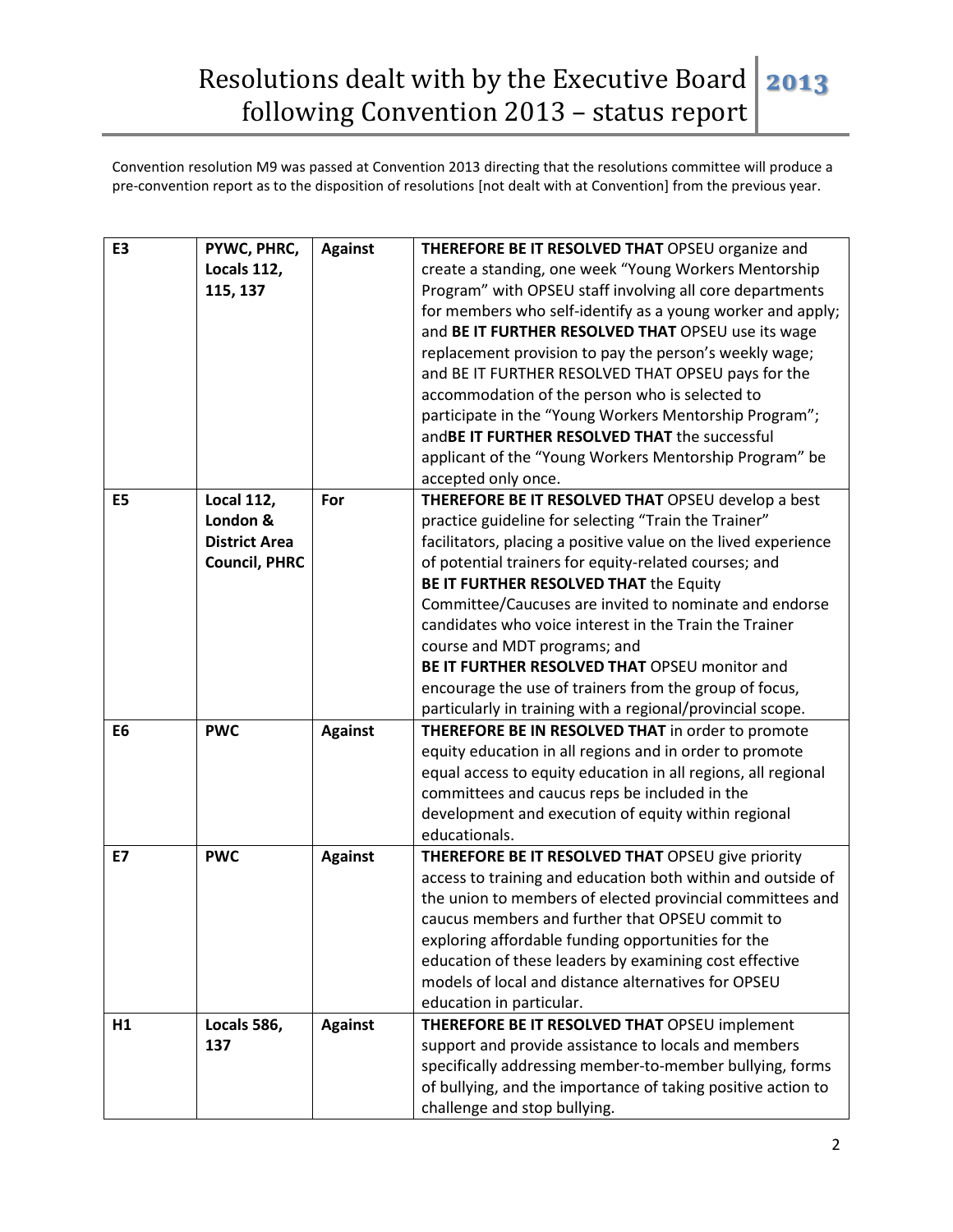| H <sub>2</sub> | Locals 112,          | <b>Against</b> | <b>THEREFORE BE IT RESOLVED THAT OPSEU identifies and</b>    |
|----------------|----------------------|----------------|--------------------------------------------------------------|
|                | <b>586, PHRC</b>     |                | creates supports for members who are injured and/or          |
|                |                      |                | become ill, as a result of doing business for the union.     |
| 1              | London &             | For            | THEREFORE BE IT RESOLVED THAT OPSEU support the              |
|                | <b>District Area</b> |                | development of one more clean drinking water well within     |
|                | Council, Local       |                | the Malawi Community, with consultation of the Makupo        |
|                | 112                  |                | Development Organization and draw \$8,000 from the Social    |
|                |                      |                | Justice Fund.                                                |
| J2             | Local 137            | <b>Against</b> | <b>THEREFORE BE IT RESOLVED THAT if a member finds</b>       |
|                |                      |                | another unionized hotel/hotels that are in the same          |
|                |                      |                | location with a better room rate than OPSEU should refund    |
|                |                      |                | the member for that room rate.                               |
| J3             | PYWC,                | <b>Against</b> | THEREFORE BE IT RESOLVED THAT OPSEU will reimburse           |
|                | London &             |                | lieu time and vacation credit back to members at their full  |
|                | <b>District Area</b> |                | value when proper documentation is provided and wage         |
|                | Council,             |                | replacement has previously been authorized; and              |
|                | Locals 112,          |                | THEREFORE BE IT FURTHER RESOLVED THAT OPSEU                  |
|                | 115                  |                | promote the use of lieu time and vacation credits as an      |
|                |                      |                | alternative to union time recognizing that its use saves     |
|                |                      |                | OPSEU valuable funds and broadens participation.             |
| J <sub>4</sub> | Locals 115,          | For            | <b>THEREFORE BE IT RESOLVED THAT OPSEU raise the rate of</b> |
|                | 112, 503,            |                | reimbursement for childcare to \$10.25 per hour, including   |
|                | <b>Greater</b>       |                | overnight hours, to reflect Ontario's minimum wage.          |
|                | <b>Toronto Area</b>  |                |                                                              |
|                | Council, PWC,        |                |                                                              |
|                | <b>PYWC</b>          |                |                                                              |
| J5             | Local 112            | <b>Against</b> | THEREFORE BE IT RESOLVED THAT OPSEU pay for the single       |
|                |                      |                | hotel room rate for all delegates and members at             |
|                |                      |                | Convention and other OPSEU events.                           |
| J <sub>6</sub> | <b>PWC</b>           | <b>Against</b> | THEREFORE BE IT RESOLVED THAT OPSEU raises the rate of       |
|                |                      |                | reimbursement of family care to \$12.00 per hour, including  |
|                |                      |                | overnight hours.                                             |
| J7             | Greater              | <b>Against</b> | THEREFORE BE IT RESOLVED THAT OPSEU raises the rate of       |
|                | <b>Toronto Area</b>  |                | reimbursement for childcare to \$12.00 per hour, including   |
|                | Council              |                | overnight hours.                                             |
| K1             | <b>Local 137,</b>    | <b>Against</b> | THEREFORE BE IT RESOLVED THAT OPSEU Executive Board          |
|                | 112, London          |                | Members identify and share equity successes within the       |
|                | & District           |                | union family through monthly website reports.                |
|                | <b>Area Council</b>  |                |                                                              |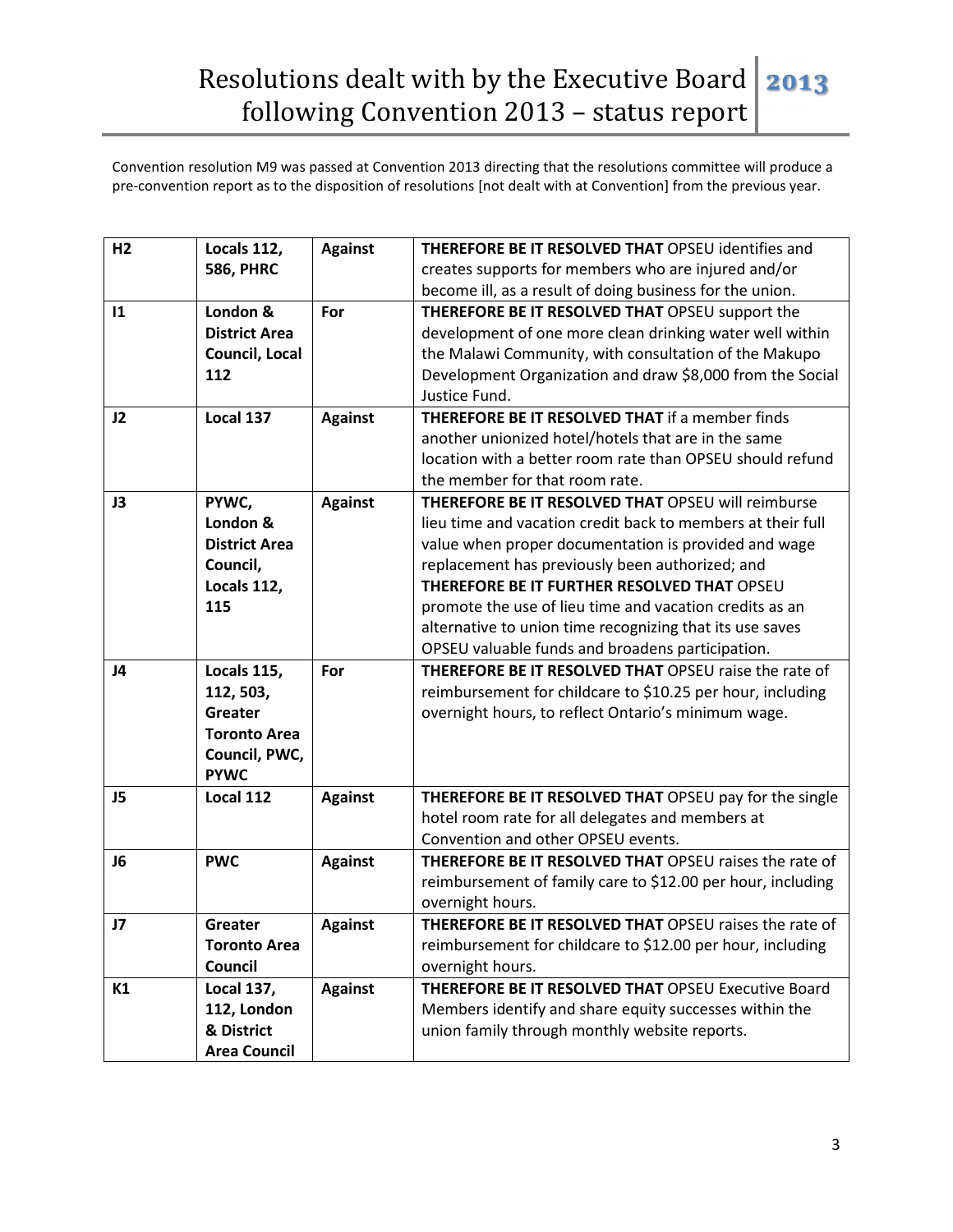| <b>K2</b> | <b>PHRC</b>          | <b>Against</b>             | THEREFORE BE IT RESOLVED THAT OPSEU Executive Board           |
|-----------|----------------------|----------------------------|---------------------------------------------------------------|
|           |                      |                            | Members identify and share equity successes within the        |
|           |                      |                            | union family through monthly website reports; and             |
|           |                      |                            | BE IT FURTHER RESOLVED THAT the Executive Board               |
|           |                      |                            | provide to the Equity Unit equity successes that can be       |
|           |                      |                            | placed on the equity website.                                 |
| <b>K4</b> | <b>Locals, 470,</b>  | For                        | THEREFORE BE IT RESOLVED THAT the statement of respect        |
|           | 112, 586,            |                            | is updated to read:                                           |
|           | PWC, PHRC,           | <b>With Executive</b>      | Harassment or discrimination of any kind will not be          |
|           | London &             | <b>Board</b><br>amendments | tolerated at OPSEU functions. Whenever OPSEU members          |
|           | <b>District Area</b> | September,                 | gather, we welcome all peoples of the world. We will not      |
|           | Council              | 2013                       | accept any unwelcoming words, actions or behaviours           |
|           |                      |                            | against our union members. We accord respect to all           |
|           |                      |                            | persons, regardless of age, political affiliation, including  |
|           |                      |                            | people of colour, women, men, First Nations, Metis and        |
|           |                      |                            | Inuit peoples, members of ethno-racial groups, people with    |
|           |                      |                            | disabilities, gays, lesbians, bisexual, trans-                |
|           |                      |                            | gendered/transsexual peoples, and gender diverse persons,     |
|           |                      |                            | francophones and all persons whose first language is not      |
|           |                      |                            | English. In our diversity, we will build solidarity as union  |
|           |                      |                            | members. If you believe that you are being harassed or        |
|           |                      |                            | discriminated against contact (specified names) for           |
|           |                      |                            | immediate assistance.                                         |
| <b>K5</b> | Sault Ste.           | <b>Against</b>             | THEREFORE BE IT RESOLVED THAT the Statement of                |
|           | <b>Marie Area</b>    |                            | Respect is modified to read as follows; Statement of          |
|           | Council              |                            |                                                               |
|           |                      |                            | Respect: Whenever OPSEU members gather, we welcome            |
|           |                      |                            | all peoples of the world. We accord respect to all persons    |
|           |                      |                            | through our words, actions and behaviours. We accept          |
|           |                      |                            | nothing less. Through the celebration of our diversity, we    |
|           |                      |                            | build solidarity. Harassment or discrimination of any kind    |
|           |                      |                            | will not be tolerated at OPSEU functions. If you believe that |
|           |                      |                            | you are being harassed or discriminated against contact       |
|           |                      |                            | (specified names) for immediate assistance. It is the event   |
|           |                      |                            | coordinator's responsibility to designate at least two        |
|           |                      |                            | qualified persons. The names and phone numbers of such        |
|           |                      |                            | persons must be listed. One of the designated members         |
|           |                      |                            | shall be female.                                              |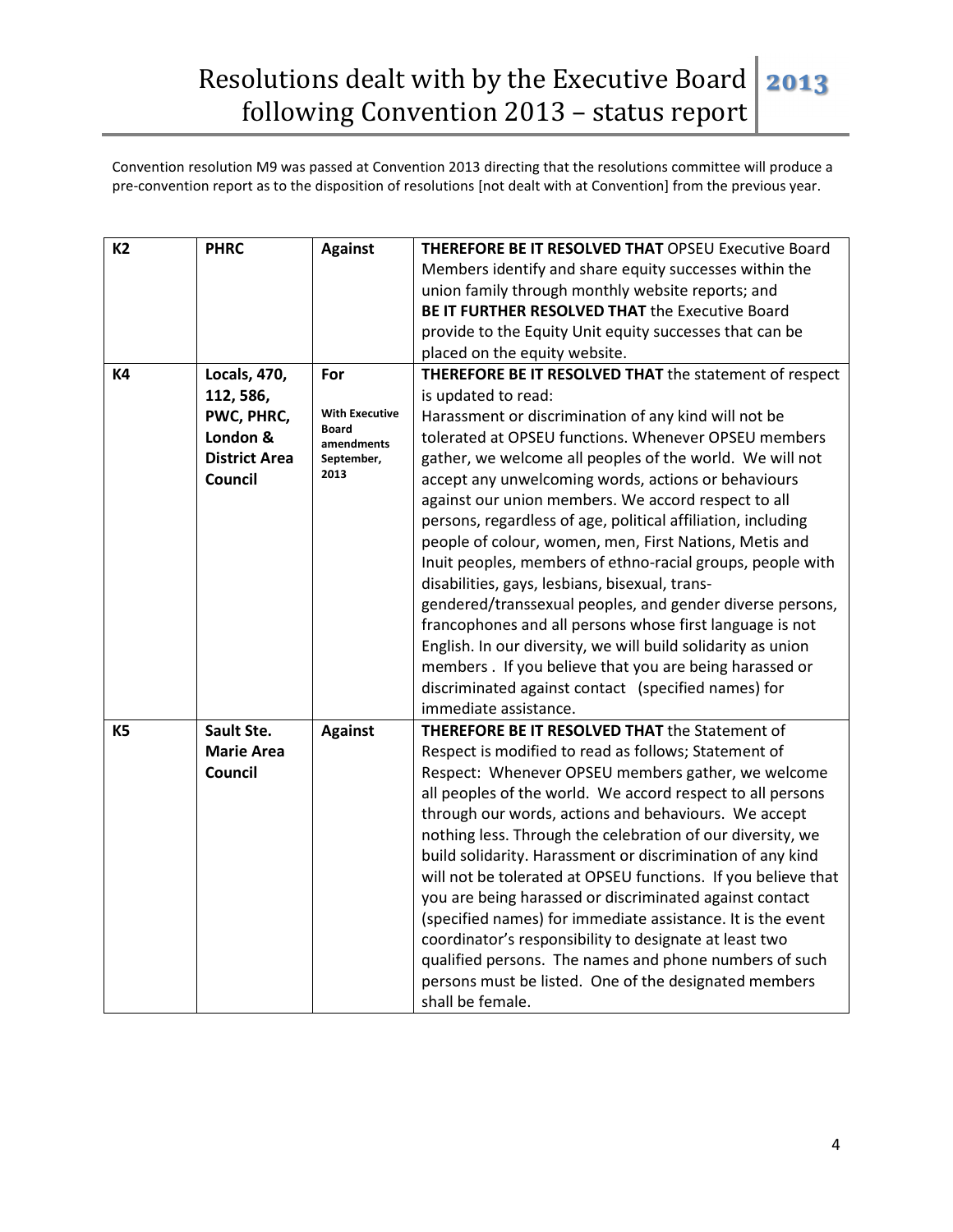## Resolutions dealt with by the Executive Board | 2013 following Convention 2013 – status report

| L2 | <b>PYWC, Locals</b>   | <b>Against</b> | THEREFORE BE IT RESOLVED THAT OPSEU work directly                                                   |
|----|-----------------------|----------------|-----------------------------------------------------------------------------------------------------|
|    | 112, 115,             |                | with the Provincial Young Workers Committee to create a                                             |
|    | Greater               |                | campaign that reminds Canadians, and those who live                                                 |
|    | <b>Toronto Area</b>   |                | beyond Canada's borders that the labour movement can                                                |
|    | <b>Council, PHRC</b>  |                | help us to achieve our dreams for a better life; and                                                |
|    |                       |                | BE IT FURTHER RESOLVED THAT this campaign includes                                                  |
|    |                       |                | working plans and targets for important issues including but                                        |
|    |                       |                | not limited to, post-secondary education for all, quality                                           |
|    |                       |                | universal child care and pension plans to allow for a                                               |
|    |                       |                | dignified retirement; and                                                                           |
|    |                       |                | BE IT FURTHER RESOLVED THAT this be a multi-media                                                   |
|    |                       |                | campaign using both printed and video material; and                                                 |
|    |                       |                | BE IT FURTHER RESOLVED THAT this campaign incorporate                                               |
|    |                       |                | and strongly use social media venues such as Facebook,                                              |
|    |                       |                | YouTube, Twitter to send out the campaign message; and                                              |
|    |                       |                | BE IT FURTHER RESOLVED THAT OPSEU dedicate a start-up                                               |
|    |                       |                | fund of \$20,000 for this campaign; and                                                             |
|    |                       |                | BE IT FURTHER RESOLVED THAT the Provincial Young                                                    |
|    |                       |                | Workers Committee along with the Campaigns Unit staff                                               |
|    |                       |                | assigned will provide a report to convention 2014 about the                                         |
|    |                       |                | status of the "I Have a Dream Campaign".                                                            |
| M1 | London &              | <b>Against</b> | <b>THEREFORE BE IT RESOLVED THAT the OPSEU Convention</b>                                           |
|    | <b>District Area</b>  |                | Planning Committee hold a determined number of rooms                                                |
|    | Council,              |                | specifically identified for OPSEU members who identify a                                            |
|    | PHRC, Locals          |                | need to be at the convention host hotel; and                                                        |
|    | 112, 137              |                | BE IT FURTHER RESOLVED THAT OPSEU inform the                                                        |
|    |                       |                | Convention host hotel of the number of accommodated                                                 |
|    |                       |                | blocked rooms specific to members whom have self-                                                   |
|    |                       |                | identified their need to OPSEU; and                                                                 |
|    |                       |                | BE IT FURTHER RESOLVED THAT that these rooms are in                                                 |
|    |                       |                |                                                                                                     |
|    |                       |                | addition to the blocked rooms OPSEU Convention Planning                                             |
|    |                       |                | Committee typically blocks for delegates/alternates to                                              |
|    |                       |                | Convention; and                                                                                     |
|    |                       |                | BE IT FURTHER RESOLVED THAT based on accommodation                                                  |
|    |                       |                | requests from previous years, a set number of rooms from                                            |
|    |                       |                | the block of rooms be held for accommodation needs.                                                 |
| M3 | London &              | For            | THEREFORE BE IT RESOLVED THAT OPSEU make the "999"                                                  |
|    | <b>District Area</b>  |                | list available to Local Presidents so that they may go to                                           |
|    | Council, Local<br>112 |                | locations within their locals that do not have Stewards on<br>site to sign up members into a local. |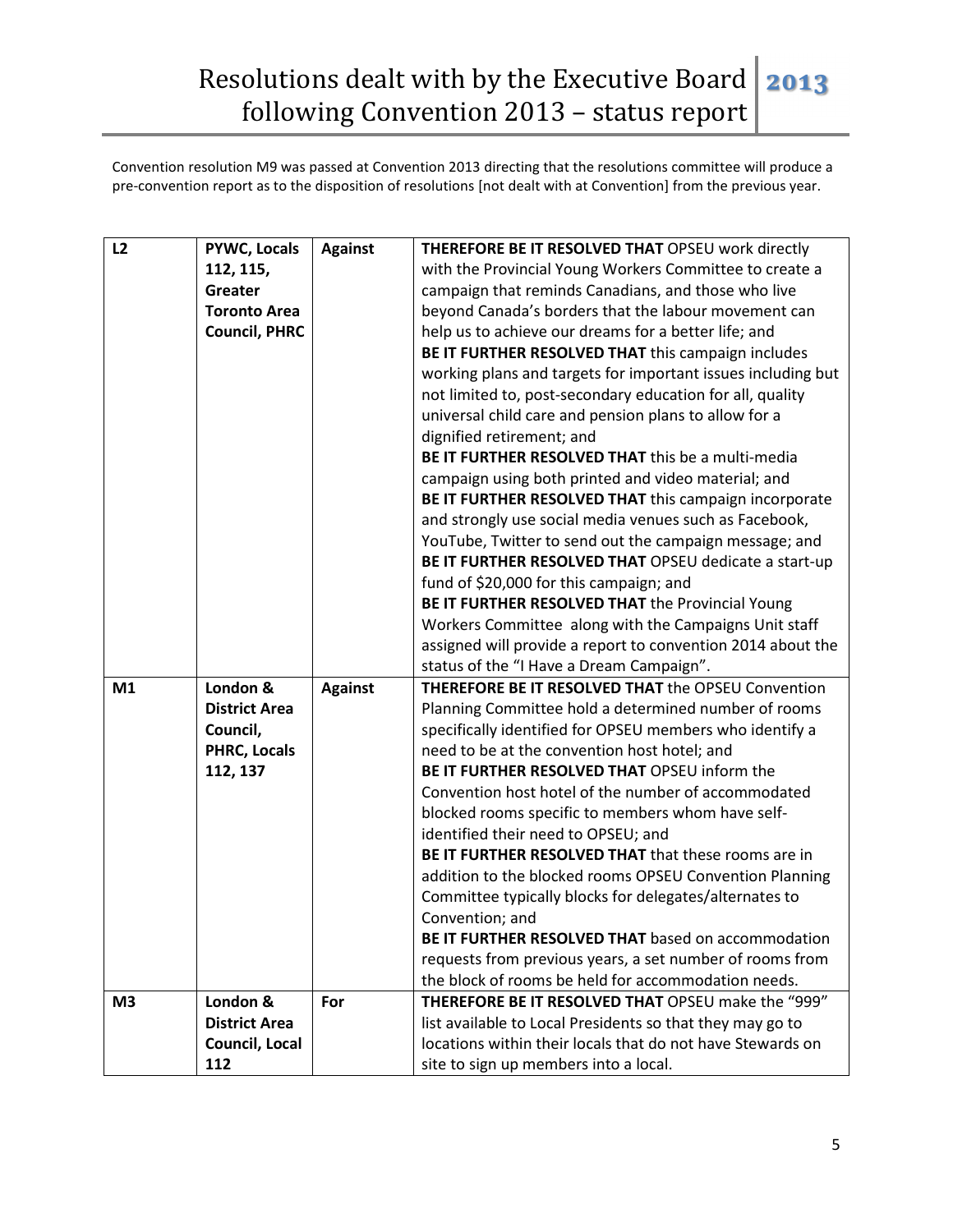| M4             | Locals 303,<br>261, 116 | <b>Against</b> | THEREFORE BE IT RESOLVED THAT during each stage of the<br>OPSEU budget approval process, if the budget is amended<br>from the original submission, the Chair of the committee<br>shall be contacted, provided rationale and afforded an<br>opportunity to respond to said amendment(s).                                                                                                               |
|----------------|-------------------------|----------------|-------------------------------------------------------------------------------------------------------------------------------------------------------------------------------------------------------------------------------------------------------------------------------------------------------------------------------------------------------------------------------------------------------|
| M <sub>5</sub> | Locals 612,<br>559, 557 | <b>Against</b> | THEREFORE BE IT RESOLVED THAT membership services<br>will distribute to the respective divisional and sector<br>executive, the names, positions and email contact<br>information of all their respective LEC in their quarterly mail<br>outs of December, March, June and September.                                                                                                                  |
| M <sub>6</sub> | For                     | <b>Against</b> | THEREFORE BE IT RESOLVED THAT OPSEU compile a list of<br>the current fees and expiry dates for current software; and<br>BE IT FURTHER RESOLVED THAT OPSEU produce a report of<br>the analysis gathered; to identify the current costs and<br>projection of potential costs changes for Open Source<br>technology; and<br>BE IT FURTHER RESOLVED THAT OPSEU present this report<br>to Convention 2014. |
| M <sub>7</sub> | Locals 470,<br>586, 112 | <b>Against</b> | THEREFORE BE IT RESOLVED THAT all the social mapping<br>membership and employment systems reports be posted<br>and made accessible on the OPSEU web-site as soon as<br>practical; and<br>BE IT FURTHER RESOLVED THAT progress reports on the<br>implementation of the social mapping recommendations<br>are regularly posted and accessible on the OPSEU website.                                     |
| M <sub>8</sub> | <b>Local 731</b>        | <b>Against</b> | THEREFORE BE IT RESOLVED THAT OPSEU committees,<br>except bargaining committees, will with reasonable notice,<br>call-up alternates in ranking order when committee<br>members are unable to attend; and BE IT FURTHER<br>RESOLVED THAT alternates will have voice with no vote.                                                                                                                      |
| M10            | <b>PWC</b>              | <b>Against</b> | THEREFORE BE IT RESOLVED THAT Equity Committee and<br>Caucus members attend one Executive Board meeting<br>annually (twice per term) as observers.                                                                                                                                                                                                                                                    |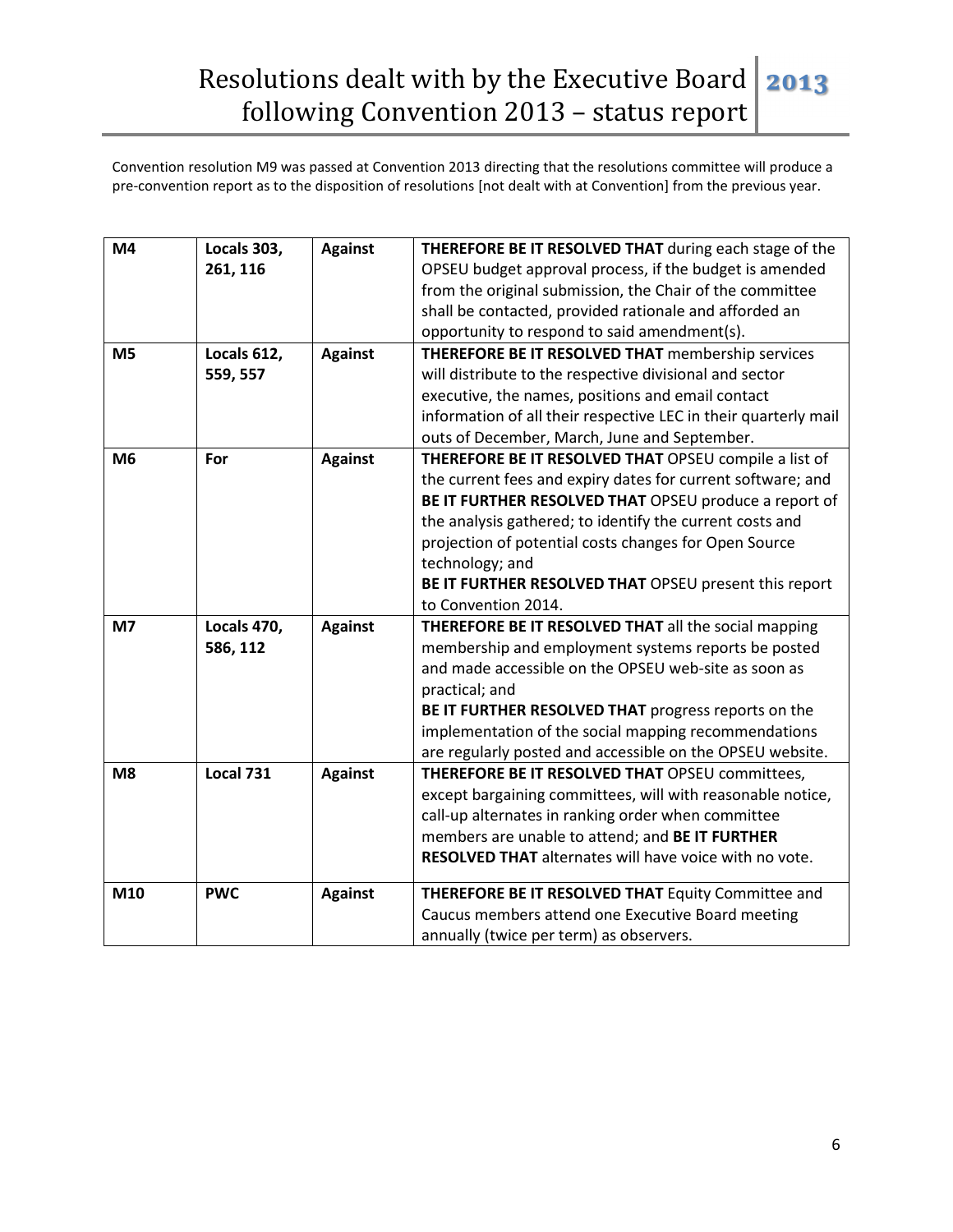## Resolutions dealt with by the Executive Board | 2013 following Convention 2013 – status report

| M11 | <b>PWC</b>          | <b>Against</b> | <b>THEREFORE BE IT RESOLVED THAT elected alternates to</b>                    |
|-----|---------------------|----------------|-------------------------------------------------------------------------------|
|     |                     |                | provincial Equity Committees attend in the temporary                          |
|     |                     |                | absence of delegates unless the committee Terms of                            |
|     |                     |                | Reference indicate otherwise; and                                             |
|     |                     |                | BE IT FURTHER RESOLVED THAT elected Equity alternates                         |
|     |                     |                | be specifically encouraged to actively participate in                         |
|     |                     |                | committee events and conferences; and                                         |
|     |                     |                | BE IT FURTHER RESOLVED THAT elected Equity alternates                         |
|     |                     |                | attend a minimum of one meeting annually, the cost of                         |
|     |                     |                | which is to be included in the committee's annual budget.                     |
| M12 | Greater             | For            | <b>THEREFORE BE IT RESOLVED THAT OPSEU will research</b>                      |
|     | <b>Toronto Area</b> |                | ways to implement electronic voting and polling of                            |
|     | Council, Local      |                | members for its bargaining units while ensuring privacy and                   |
|     | 527                 |                | integrity of member identification, and will report-back to                   |
|     |                     |                | Convention on its findings in one year.                                       |
| M13 | Local 305           | <b>Against</b> | THEREFORE BE IT RESOLVE THAT OPSEU develop a policy                           |
|     |                     |                | wherein any vacancies, temporary or otherwise must be                         |
|     |                     |                | filled by an OPSEU member.                                                    |
| M14 | Local 468           | <b>Against</b> | THEREFORE BE IT RESOLVED THAT if a local convenes a                           |
|     |                     |                | general membership meeting and conducts a vote where                          |
|     |                     |                | the majority of local members vote in favour of a full-time                   |
|     |                     |                | local president book-off, OPSEU will approve and fund a                       |
|     |                     |                | full-time local president book-off for the purposes of doing                  |
|     |                     |                | local and OPSEU business and/or a maximum of 52 weeks if                      |
|     |                     |                | one or more of the following conditions aiding in local,                      |
|     |                     |                | provincial, and federal campaigns for a minimum of 4 weeks                    |
|     |                     |                | apply;                                                                        |
|     |                     |                | A local consists of multiple worksites and a span between                     |
|     |                     |                | two furthest worksites will have a distance equal to or<br>greater than 75 km |
|     |                     |                | A local consists of 550 members or more                                       |
|     |                     |                | A local president is heading a local, provincial, or federal                  |
|     |                     |                | campaign as a member of OPSEU and on behalf of OPSEU                          |
|     |                     |                | and its members with Executive Board approval                                 |